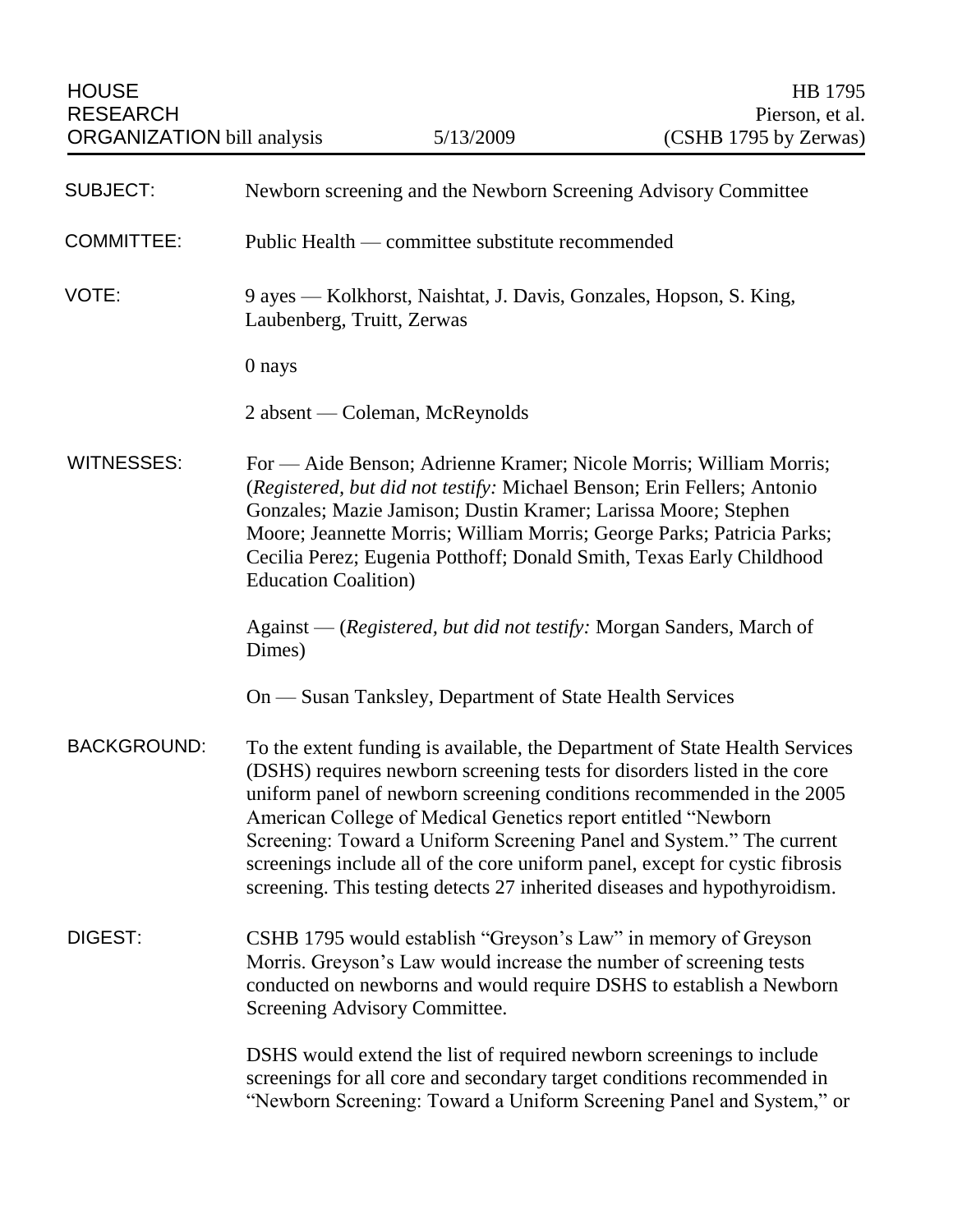## HB 1795 House Research Organization page 2

to be more stringent if determined necessary. DSHS could exclude from the required testing screening for galactose epimerase and galactokinase. DSHS also could require additional newborn screening tests based on the recommendations of the Newborn Screening Advisory Committee, which would be established by the bill.

The Newborn Screening Advisory Committee would be established by DSHS to advise the department about strategic planning, policy, rules, and services related to newborn screening and additional newborn screening tests. The advisory committee would include health care providers, a hospital representative, people with family members affected by conditions for which newborn screening could be conducted, and people involved in the delivery of newborn screening services, follow-up, or treatment. The advisory committee would have to meet at least three times each year and could appoint subcommittees.

The bill would take effect September 1, 2009. Newborns would not be required to be subjected to the additional screening tests until January 1, 2010.

## **SUPPORTERS** SAY: CSHB 1795 could enhance the treatment potential and quality of life for newborns who have one of the additional 24 disorders for which DSHS would screen. The conditions for which newborns are screened may have no immediate visible effects, but if not detected and treated early, could cause physical debilitation, cognitive disabilities, or death. This bill would be named in honor of Greyson Morris, an infant who passed away before his first birthday from Krabbe's disease, a genetic disorder detectable through newborn screenings.

One in 750 children is born with a genetic disorder detectable by newborn screening. However, Texas is among the bottom five states in the number of genetic conditions screened for in newborns. The American College of Medical Genetics, under commission by the U.S. Department of Health and Human Services, recommended that states screen newborns for 54 genetic diseases. The early detection of disorders included in the uniform panel can lead to interventions that could prevent children from crippling or deadly health issues. Many of the treatments for these disorders can be as simple as dietary changes.

The committee substitute would address concerns about the bill as filed in that cystic fibrosis would be included as it is one of the disorders in the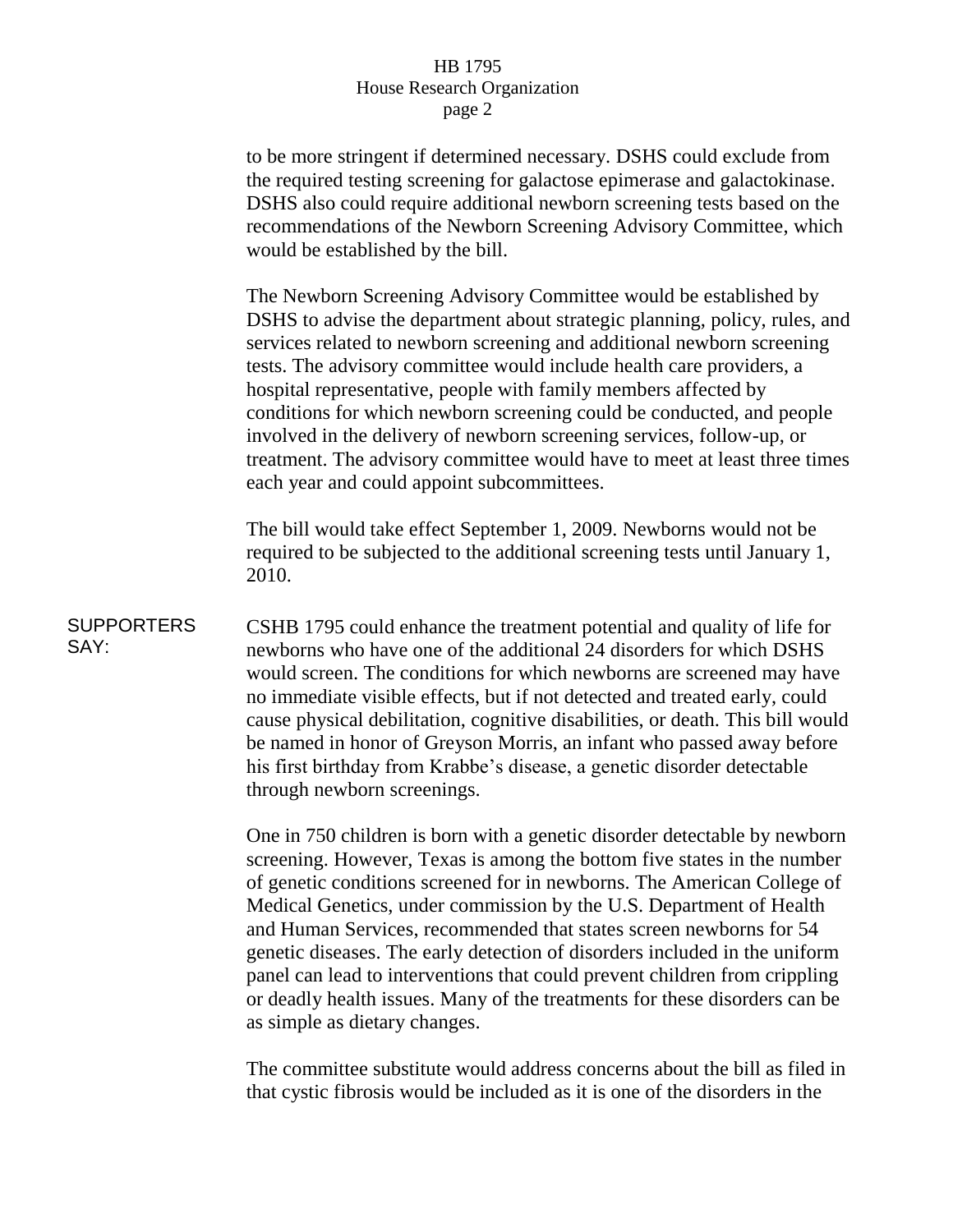## HB 1795 House Research Organization page 3

core screening panel. Texas is one of only a few states that do not screen for cystic fibrosis. Newborn screening for this disorder would reduce diagnostic costs for this condition in the future.

The core screening panel includes screening for the most severe form of galactosemia, a disorder that can lead to serious developmental problems and death. CSHB 1795 would allow DSHS to exclude screenings for two less-severe forms of galactosemia, galactose epimerase and galactokinase. These screenings are more costly than other tests, and they are included in the secondary targets list rather than the core panel because of their lesser severity. These forms of galactosemia do not cause death.

While some say additional screenings are too costly, this argument fails to weigh the value of saving a child's life and fails to account for the costs saved by families, insurers, and the Texas Medicaid program when early diagnosis and intervention leads to less costly long-term treatments. The Senate-passed version of the budget already includes funding for cystic fibrosis screening in Article 2, and the House-passed version of the budget includes, for consideration in Article 11, funding for screening cystic fibrosis and a contingency rider for funding the additional screenings in CSHB 1795.

**OPPONENTS** SAY: CSHB 1795 would be too costly during difficult fiscal times. The state already screens for most of the disorders on the core panel recommended by the American College of Medical Genetics. Screening for the core panel is more critical than the secondary targets that would be added by this bill, because the core panel represents the disorders that are more severe, more prevalent, or more responsive to existing early interventions.

NOTES: The introduced version of HB 1795 would have allowed DSHS to exclude cystic fibrosis from the newborn screening tests.

> The fiscal note indicates CSHB 1795 would have a negative impact on general revenue funds of about \$4.4 million in fiscal 2010-11. The bill would have higher costs of about \$3.9 million in general revenue funds for implementation expenses in fiscal 2010 and would cost \$495,401 in general revenue funds in subsequent fiscal years.

The House-passed version of SB 1 includes, for consideration in Article 11, a rider that would appropriate \$4.1 million to conduct cystic fibrosis screenings and \$4 million for a contingency rider for HB 1795. The